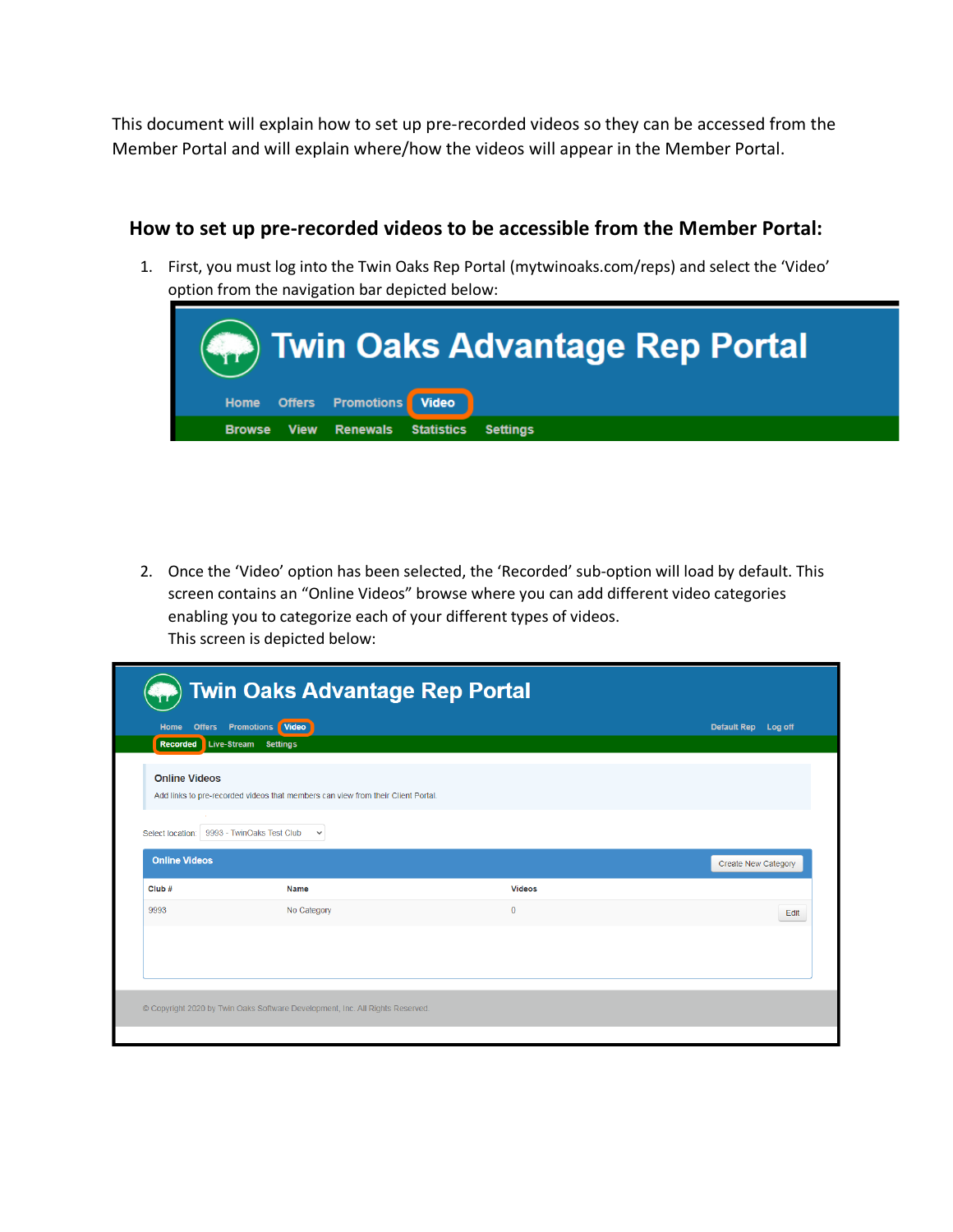3. The "Online Videos" browse features a 'Create New Category' button located at the top right of the browse. Selecting this button will bring you to the Category Edit screen where you may enter the name and description of your new category. Videos pertinent to your category can also be added from this screen. The Category Edit screen is depicted below:

| Name        | <b>Videos</b> |                                                                      |              |
|-------------|---------------|----------------------------------------------------------------------|--------------|
| Description | Name          | Added/Changed<br>Please save this new category before adding videos. | <b>Views</b> |

4. You must save the newly entered category using the 'Save' button located at the bottom of the screen before you are able to add videos to that category. When 'Save' is selected, the screen will refresh to make the "Videos" browse accessible:

| Home<br><b>Offers</b><br><b>Promotions Video</b> |                      |                         | Default Rep Log off |
|--------------------------------------------------|----------------------|-------------------------|---------------------|
|                                                  |                      | Category Changes Saved. |                     |
| Yoga                                             |                      |                         |                     |
| Name                                             | <b>Videos</b>        |                         |                     |
| Yoga                                             | <b>Name</b>          | Added/Changed           | <b>Views</b>        |
| Description                                      |                      |                         |                     |
| <b>Yoga Description</b>                          | $\ddot{\phantom{1}}$ |                         |                     |
| Save                                             |                      |                         |                     |
|                                                  |                      |                         |                     |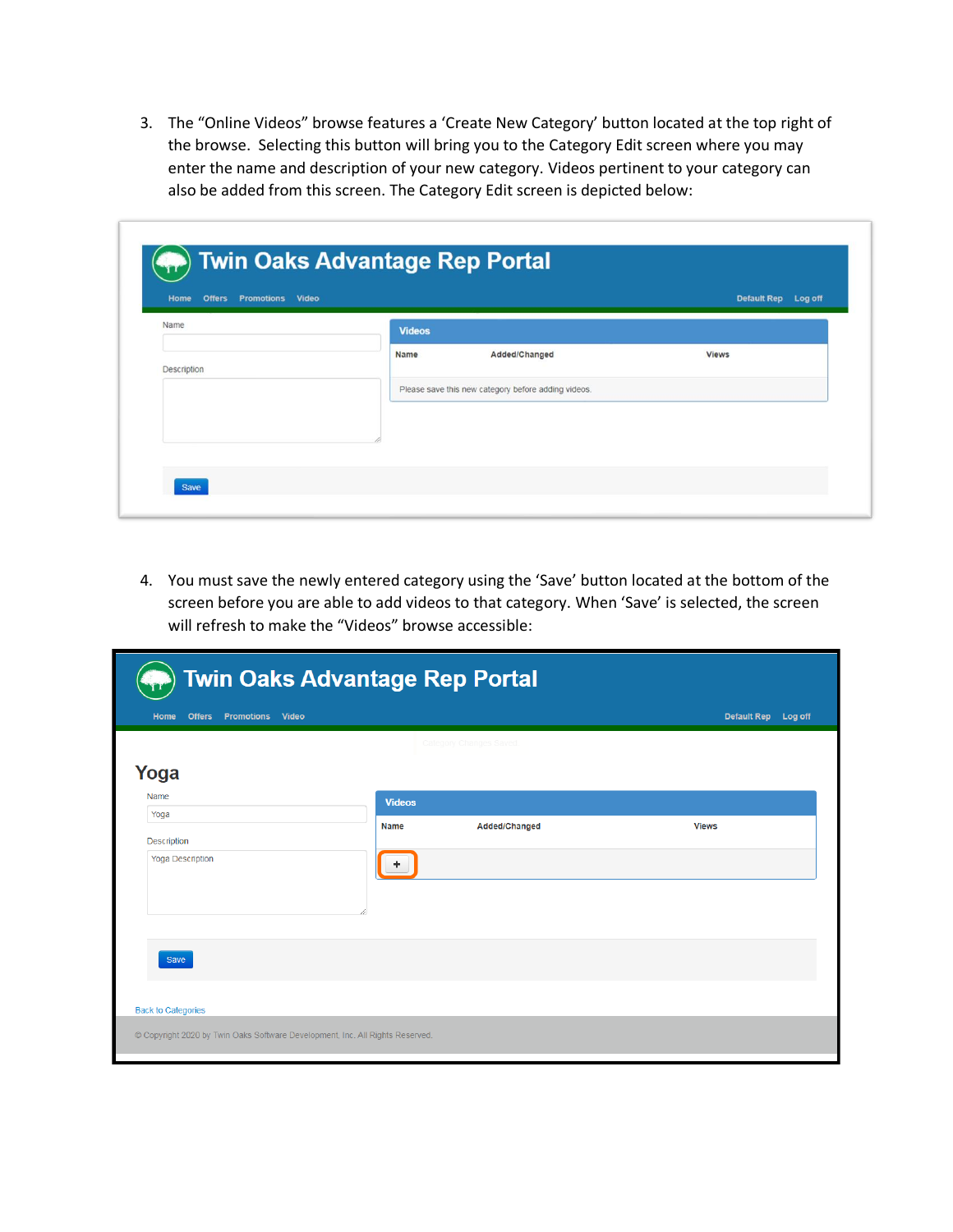5. Once the category is saved, you may add videos to your category by using the '+' button located in the bottom left corner of the "Videos" browse. When the '+' button is selected, a Video Edit form will appear which will allow you to enter the Name, Description, Link URL, and Additional Info for your video. The Video Edit form is depicted below:

| <b>Video</b>                       | $\times$      |
|------------------------------------|---------------|
| Name                               |               |
| Yoga for Beginners                 |               |
| Description                        |               |
| Yoga for Beginners Description     |               |
| <b>Link URL</b>                    |               |
| https://healthclubsoftware.com/    |               |
| <b>Additional Info</b>             |               |
| Yoga for Beginners Additional Info |               |
|                                    |               |
|                                    |               |
|                                    | Save<br>Close |

6. When entering the information for your video, be sure that you enter the exact website (Link URL) for the video that you would like to add. The best way to do this is to copy the link of the video directly from the web browser and paste it into the Link URL field. Once you have entered all of the necessary information, select the 'Save' option on the Video edit form. This will add the video to the "Videos" browse on the Category Edit Screen. You'll notice that you have 'Edit', 'Move', and 'Delete' options for that video. The 'Edit' option will load the Video edit form for that video and you may make any changes to the video from there. The 'Move' option will allow you to move the video to a different category or to the 'No Category' section. The 'Delete' option will remove the video entirely. This is an example of what the Edit Category screen will look like after we've added a video:

| <b>Twin Oaks Advantage Rep Portal</b>               |                         |               |              |                               |  |  |  |  |
|-----------------------------------------------------|-------------------------|---------------|--------------|-------------------------------|--|--|--|--|
| <b>Offers</b><br><b>Promotions</b><br>Video<br>Home |                         |               |              | Default Rep Log off           |  |  |  |  |
|                                                     | Category Changes Saved. |               |              |                               |  |  |  |  |
| Yoga                                                |                         |               |              |                               |  |  |  |  |
| <b>Name</b>                                         | <b>Videos</b>           |               |              |                               |  |  |  |  |
| Yoga                                                | Name                    | Added/Changed | <b>Views</b> |                               |  |  |  |  |
| <b>Description</b><br><b>Yoga Description</b>       | Yoga for Beginners      | 06/02/2020    | $\circ$      | <b>Delete</b><br>Edit<br>Move |  |  |  |  |
|                                                     | ÷                       |               |              |                               |  |  |  |  |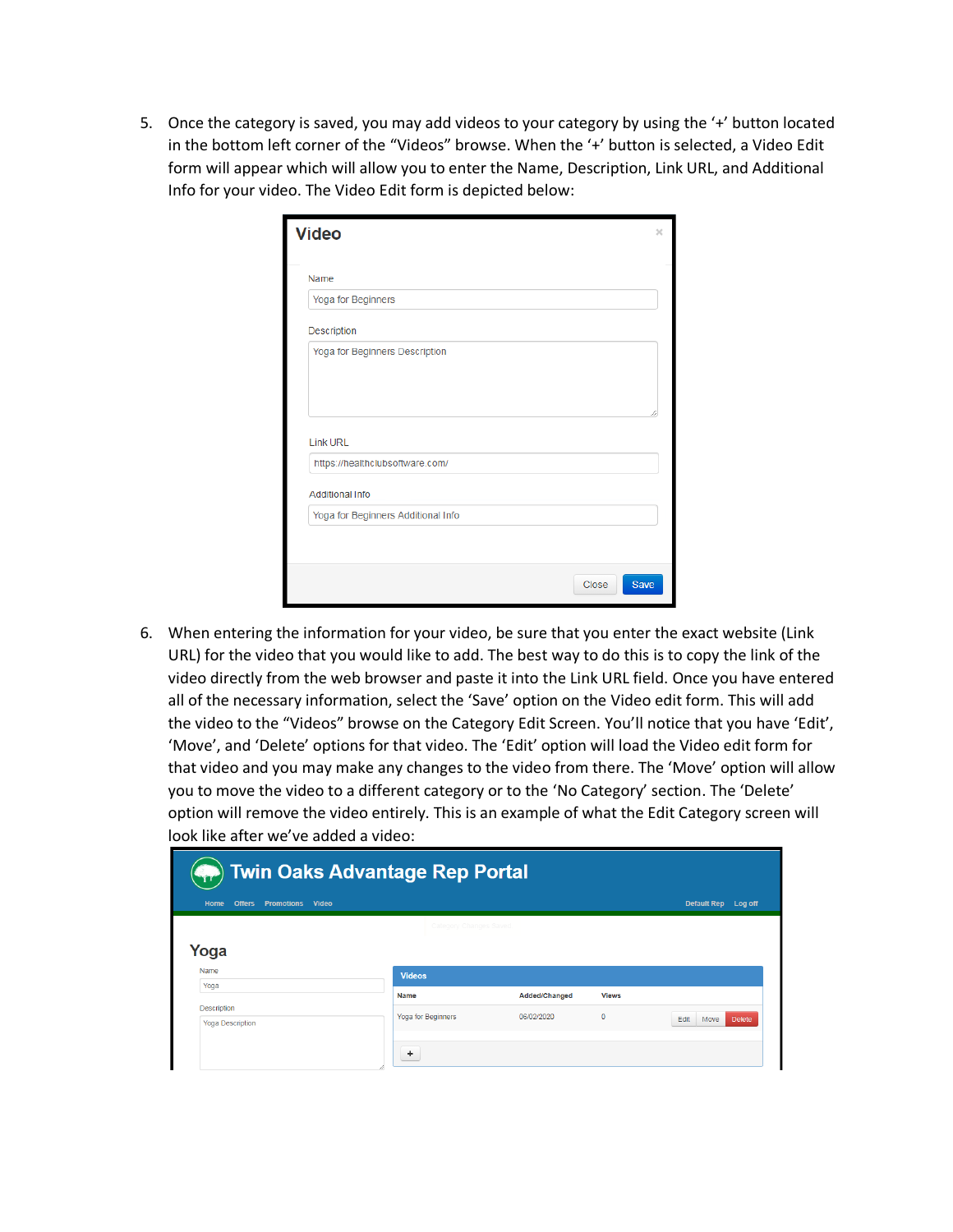7. Once you are finished adding your videos, be sure to save the category. You may then use the 'Back to Categories' link (located underneath the 'Save' button) to navigate back to the "Online Videos" browse. You should see your newly added category appear in the browse, along with a count of how many videos are in that category. You'll notice that you have 'Edit' and 'Delete' options for each category with the exception of 'No Category' which only features the 'Edit' option – the 'No Category' section cannot be deleted. When selected, the 'Edit' option will load the Category Edit form for the corresponding category. The 'Delete' option will delete the category. If you choose to delete the category without deleting any of the videos within that category, the videos from the deleted category will be moved under the 'No Category' listing. Here is what the "Online Videos" browse will look like after adding a couple of categories:

|                      | <b>Twin Oaks Advantage Rep Portal</b>                                                                    |                |                            |  |  |  |  |  |
|----------------------|----------------------------------------------------------------------------------------------------------|----------------|----------------------------|--|--|--|--|--|
| Home                 | Video<br><b>Offers Promotions</b>                                                                        |                | Default Rep Log off        |  |  |  |  |  |
| <b>Recorded</b>      | Live-Stream<br><b>Settings</b>                                                                           |                |                            |  |  |  |  |  |
|                      | <b>Online Videos</b><br>Add links to pre-recorded videos that members can view from their Client Portal. |                |                            |  |  |  |  |  |
| Select location:     | 9993 - TwinOaks Test Club<br>$\checkmark$                                                                |                |                            |  |  |  |  |  |
| <b>Online Videos</b> |                                                                                                          |                | <b>Create New Category</b> |  |  |  |  |  |
| Club#                | <b>Name</b>                                                                                              | <b>Videos</b>  |                            |  |  |  |  |  |
| 9993                 | No Category                                                                                              | $\overline{2}$ | Edit                       |  |  |  |  |  |
| 9993                 | Cardio                                                                                                   | $\overline{2}$ | Edit<br><b>Delete</b>      |  |  |  |  |  |
| 9993                 | Yoga                                                                                                     | $\overline{2}$ | Edit<br><b>Delete</b>      |  |  |  |  |  |
|                      |                                                                                                          |                |                            |  |  |  |  |  |
|                      | © Copyright 2020 by Twin Oaks Software Development, Inc. All Rights Reserved.                            |                |                            |  |  |  |  |  |

Once you have completed the setup, your videos will be available on the member portal.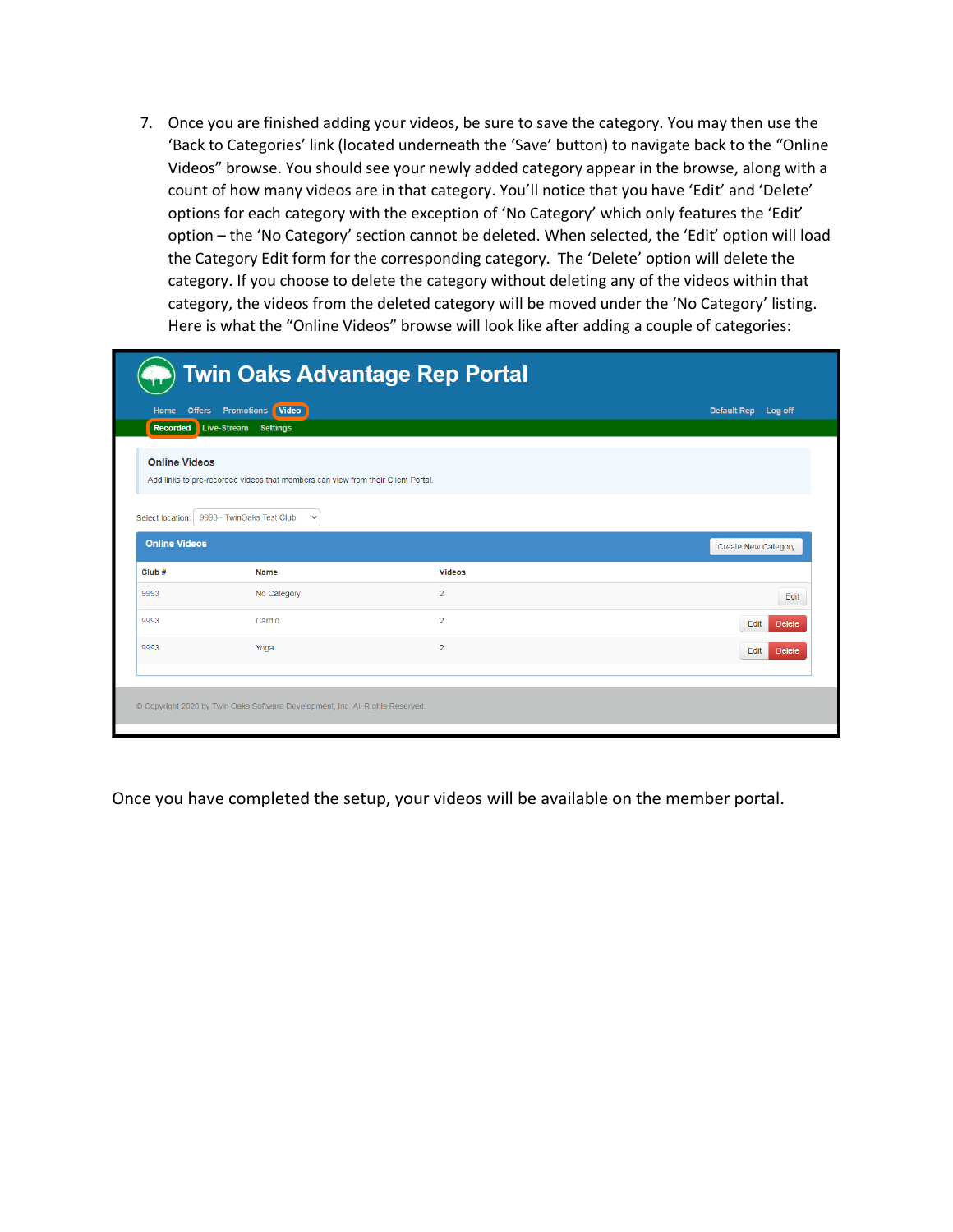## **How members Can Access Your Saved Videos In The Member Portal:**

- The Member Portal will now feature a 'Workouts' option located in the navigation bar at the top of the screen. As long as the membership is active (i.e. the member is not a prospect and is not canceled or expired), they will will be able to access the videos from the 'Workouts' tab.
- If a member's membership is not active and the member selects the 'Workouts' tab, the following message will load:



• Selecting the 'Workouts' tab will load a club filter and will display folders for each category for the selected club. 'No Category' videos will also be displayed here since they do not belong to any category. The category folders will display the category name along with a count of the videos in that category. The videos will display the video name, the date added/changed, and a count of how many times that video was viewed through the Member Portal. An example of this is depicted below:

| <b>E ADVANTAGEFITNESS</b>         |          |                |                       |                 |                    |                                                      |                                                              |  |
|-----------------------------------|----------|----------------|-----------------------|-----------------|--------------------|------------------------------------------------------|--------------------------------------------------------------|--|
| Home                              | Join Now | Online Store - | Appointments -        | <b>Workouts</b> | Other Links $\sim$ | Shopping Cart                                        | My Account -<br>Log out                                      |  |
| Club<br><b>TwinOaks Test Club</b> |          |                | $\check{ }$<br>Cardio | 2 workouts      | Yoga<br>2 workouts | No Category Vi<br>0 views · 6/2/2020                 | $\blacktriangleright$<br>Video Name Ap<br>2 views • 6/2/2020 |  |
|                                   |          |                |                       |                 |                    | <b>Privacy Policy</b><br><b>Terms and Conditions</b> | Powered By <b>TWIN OAKS</b>                                  |  |